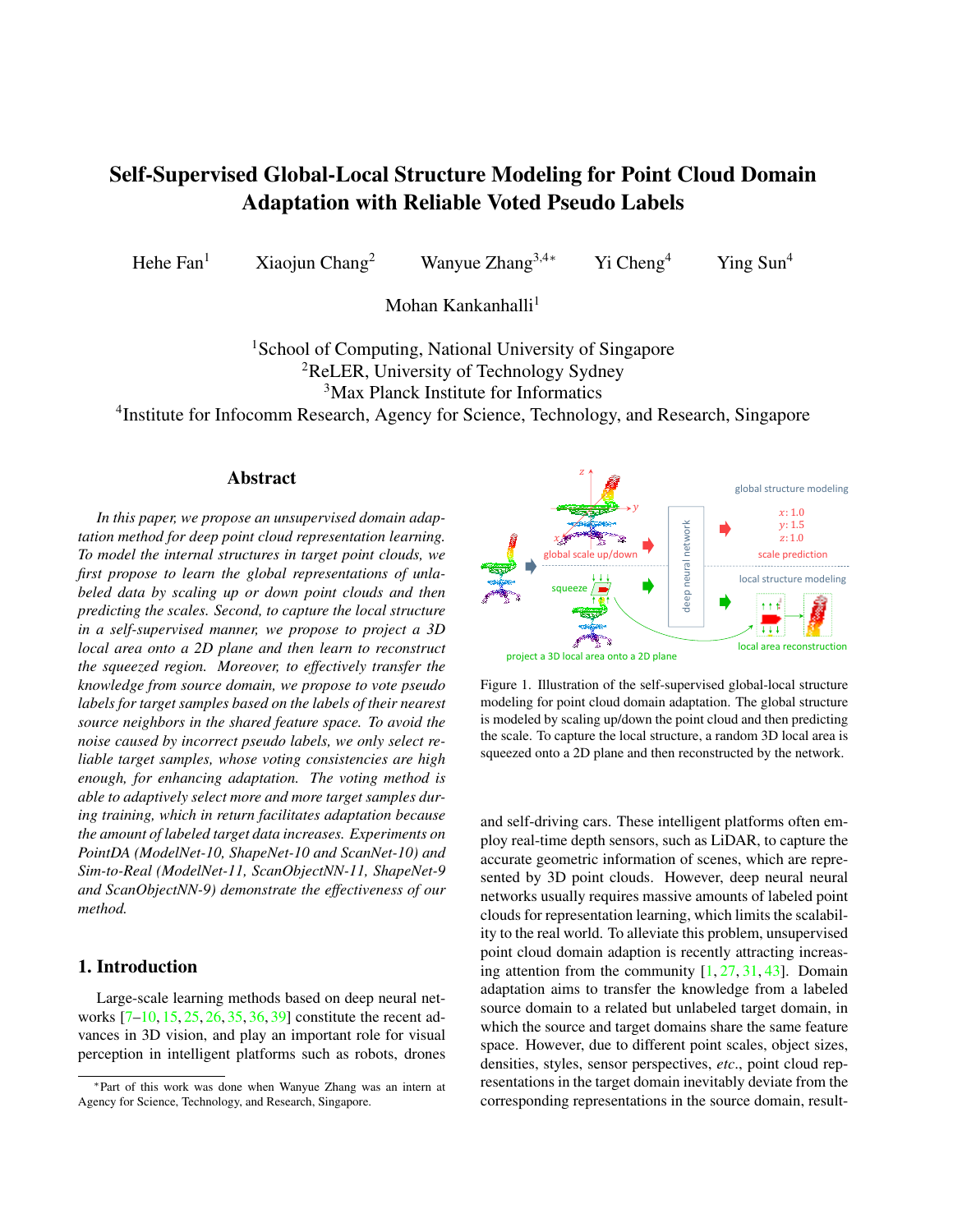class 1 class 2 class 2 class 3 class 4 pseudo label assignment with  $k$ -nearest source neighbor voting ( $k=5$ )  $\bigcap$  labeled source domain  $\zeta$  unlabeled target domain  $\longrightarrow$  voting



Figure 2. Illustration of reliable voted pseudo label generation. First, target point clouds' pseudo labels are voted by a few of nearest source neighbors in the feature space. Then, the target samples whose nearest source neighbor labels are consistent enough are selected as reliable training data.

ing in the domain shift or distributional shift problem.

To reduce domain shift, one solution is to directly learn from the target domain via self-supervised learning, *i.e*., exploiting the relations or correlations between different input signals. However, most of the existing methods focus on leveraging only one of the global or local structure of unlabeled data, such as predicting global vertical rotation [24], reconstructing point clouds from randomly rearranged object local parts [29], reconstructing a collapsed local region via Chamfer Distance loss [1] or localizing a curvaturechanged local area [43]. Another domain adaptation solution is to transfer the knowledge from source to target domain via adversarial training [27] and self -training [43].

This paper is devoted to exploiting the self-supervised and transfer learning for point cloud domain adaptation. First, as shown in Fig. 1, we propose to learn point cloud representations by scaling up or down point coordinates of one dimension and then predicting the scale based on the other two unchanged dimensions. In this way, the network is able to capture the global structure in a self-supervised manner. To model the local structure, we propose to project a 3D local area onto a 2D plane by simply setting point coordinates of a randomly selected dimension to the same value and recover the squeezed area via mean squared error loss. Second, as shown in Fig. 2, to enhance the knowledge transfer from the source domain, we propose a voting method to assign reliable pseudo labels to target samples for self-training. Specifically, pseudo labels are voted based on a few nearest source neighbors in the shared feature space. Then, only the target point clouds whose nearest source neighbor labels are consistent enough are selected as reliable training data. With networks becoming stronger

during training, our reliable voting method adaptively selects more target data, which in return facilitates learning because the amount of labeled target data increases.

To evaluate our method, we conduct experiments on the widely-used 3D domain adaptation benchmark PointDA [27], which consists of 10 shared classes from ModelNet40 [37], ShapeNet [2] and ScanNet [3]. Moreover, we also conduct experiments on a Sim-to-Real dataset [16], which consists of 11 shared classes from ModelNet40 and ScanObjectNN [34], and 9 shared classes from ShapeNet and ScanObjectNN, respectively. The contributions of this paper are threefold:

- To model the structure of unlabeled target point clouds, we propose the global scaling-up-down prediction and local 3D-2D-3D projection-reconstruction methods for point cloud domain adaptation.
- To transfer the knowledge from source domain, we propose a voting method to assign reliable pseudo labels to target samples. The method is able to iteratively select more and more target data during training, which in return facilitates learning.
- Extensive experiments on two datasets show that the proposed method effectively improves the accuracy of unsupervised domain adaptation on point clouds.

## 2. Related Work

Point Cloud Classification. Point cloud classification is one of the fundamental tasks for point cloud processing. Recently, a number of deep neural networks have been proposed to address this problem [25, 26, 32, 35, 36]. Most of these works aim to directly manipulate point clouds without converting irregular points into regular voxel grids, to avoid the quantization errors and high computational cost of voxelization. Since a point cloud is essentially a set of unordered points and invariant to permutations of its points, the key to point cloud processing is to design effective point-based spatial modeling operations that do not rely on point orderings. Our method is independent of these works and employ them to encode point clouds.

Self-supervised Learning. To learn from internal structures in images, self-supervised learning tries to find or exploit the relations or correlations between different input signals [5,6,13,21–23,38], *e.g*., modifying the input and (1) predict what changed or (2) ensure that the output representation does not change, such as learning spatial context of patches from an image  $[5]$ , learning to count objects  $[22]$ , predicting the missing pixels [23], recovering a plausible colored version of a grayscale image [38] and solving Jigsaw puzzles [21]. Self-supervised learning can also be applied to point clouds. Sauder and Sievers proposed to split an input point cloud into several parts and reconstruct the point cloud [29]. Poursaeed *et al*. proposed to rotate a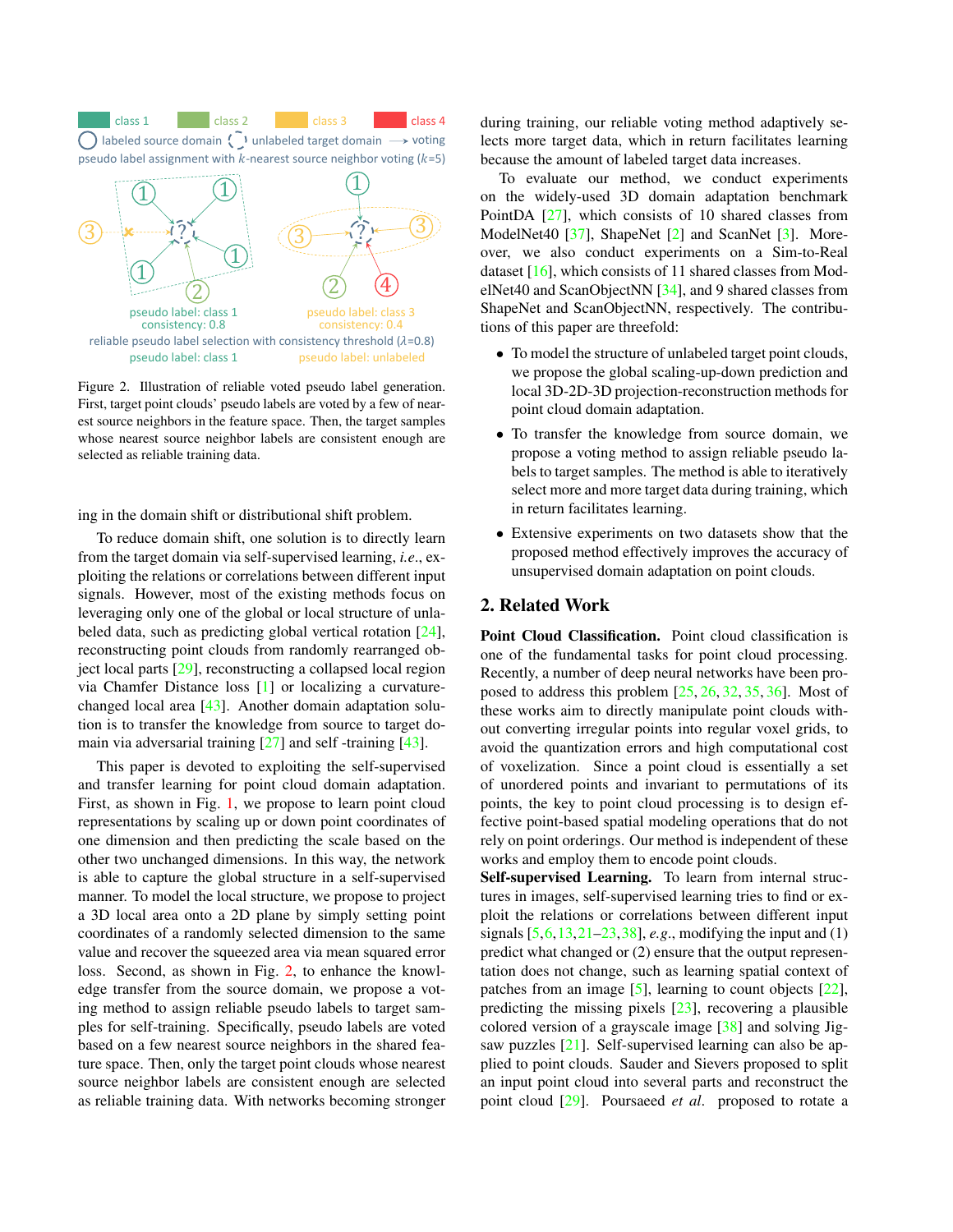point cloud and then predict the rotation angle [24]. Shen *et al*. proposed to employ geometry-aware implicits in point clouds to reduce domain biases [31]. Achituve *et al*. and Zou *et al*. proposed to first mix up two point clouds and then predict the mixed labels [1] and their angles [43], respectively. Besides, they also proposed to reconstruct and localize deformed local areas, respectively. When modeling local structure, our method is inspired by the two deformation-based methods but achieves better accuracy.

Unsupervised Domain Adaptation. Unsupervised domain adaptation has been well developed on images [11, 19, 28, 30, 33, 40, 41]. These methods can be divided into three categories. 1) Adversarial training [19, 28, 33], which aims to directly learn unbiased representations via a discriminator to judge whether the learned features are from the target domain or the source domain, and a feature generator to confuse the discriminator. 2) Style transfer  $[40]$ , which employs Generative Adversarial Networks [14] to transfer source images as the target style for training. 3) Selftraining with pseudo labels [4,11,20,42]. Networks trained on source domains have a certain ability to recognize target images. Therefore, target data's pseudo labels can be generated for training, in which self-paced learning [18] is usually employed to reduce noisy pseudo labels. The image-based methods can also been used for point-cloudbased domain adaptation. For example, Qin *et al*. [27] employed adversarial training to learn unbiased point cloud representations. Zou *et al*. [43] employed a self-training method, equipped with self-paced learning, for point cloud domain adaptation. Our work is also based on adversarial training and self-training but we propose a novel reliablevoting-based method for pseudo label generation. Different from the existing methods that exploit the centroid label of nearest source neighbors [42] or the prediction probabilities of nearest source neighbors [20], we use the nearest source neighbor labels in a voting manner. Moreover, we integrate voting consistency into our method, so that the unreliable pseudo labels are excluded during training. Besides, point cloud domain adaptation  $[1, 17]$  is also explored in 3D segmentation. This paper focuses on representation learning via object or shape classification.

## 3. Proposed Method

In this section, we first introduce and formulate the point cloud domain adaption problem in Sec. 3.1. Second, we introduce the scaling-up-down method for self-supervised global structure modeling in Sec. 3.2. Third, the 3D-2D-3D project-reconstruction method for local structure learning is described in Sec. 3.3. Fourth, in Sec. 3.4, we briefly introduce the adversarial training used in our paper. Fifth, the reliable voting method for pseudo label assignment is described in details in Sec. 3.5. Finally, the overall training procedure of our method is shown in Sec. 3.6.

#### 3.1. Problem Formulation

The goal of unsupervised domain adaptation on point clouds is to transfer the knowledge for a labeled source domain  $S = \{ (P_i^s, y_i^s) \}_{i=1}^{n^s}$  to an unlabeled target domain  $\mathcal{T} = \{(\boldsymbol{P}_i^t)\}_{i=1}^{n^t}$ , where  $\boldsymbol{P} \in \mathbb{R}^{m \times 3}$ ,  $y_i^s \in \mathcal{Y} = \{1, \cdots, c\}$ ,  $m$  is the number of points and  $c$  is the number of shared classes. The  $n^s$  and  $n^t$  denote the number of source and target point clouds, respectively. The key to domain adaptation is to learn a mapping function or point cloud feature generator  $\Phi$  that projects point clouds from different domains into a shared feature space. The feature generator  $\Phi$  can be implemented by existing deep neural networks, *e.g*., Point-Net  $[25]$  and DGCNN  $[35]$ , which encode a point cloud to a vector, *i.e.*,  $f = \Phi(P)$ .

In this paper, we assume that point features, *e.g*., color, norm or other information, are not available. In this case, domain shifts can be caused by different point scales, point densities, object sizes, sensor perspectives, object styles, *etc*. Some of the shifts can be reduced by low-level data preprocessing and augmentation. For example, the point scale and object size problems can be addressed by normalizing object coordinates to a fixed range,  $e.g.,$   $[-1, 1]$ . The density problem can be addressed by sampling, *e.g*., Farthest Point Sampling (FPS), point clouds to the same number of points. The perspective shift problem can be mitigated by rotation-based data augmentation. However, the other shifts, *e.g*., object styles, have to be reduced via high-level representations, which is the goal of unsupervised point cloud domain adaption methods.

## 3.2. Self-Supervised Global (G) Structure Modeling via Scaling-Up-Down Prediction

To enable  $\Phi$  to capture the global structure of target data without human-annotated class labels, we propose to scale up or down coordinates and then employ a regressor  $\Omega$  to predict the scale based on the point cloud feature  $f$ . Specifically, suppose  $s_i = (s_i^x, s_i^y, s_i^z) \in \mathbb{R}^{+1 \times 3}$  is a random scale vector for the  $i$ -th target point cloud. Then, the coordinates  $P_i^t$  of the point cloud is scaled by  $s_i \odot P_i^t$ , where  $\odot$  is element-wise multiplication and  $s_i$  is broadcasted for the multiplication. Finally, regressor  $\Omega$  is used to predict the scale  $s_i$ ,

$$
\min_{\Phi,\Omega}\mathcal{L}_{g},\quad \mathcal{L}_{g}=\frac{1}{n^{t}}\sum_{i=1}^{n^{t}}||\Omega(\Phi(\boldsymbol{s}_{i}\odot\boldsymbol{P}_{i}^{t}))-\boldsymbol{s}_{i}||_{2}^{2}.\qquad(1)
$$

Note that, when predicting the scale, regression  $\Omega$  is actually based on the relative scales of the three dimensions, instead of the absolute change. For example, when we scale up two dimensions by 2 and leave the last dimension unchanged, regressor  $\Omega$  would misunderstand that the last dimension is scaled down by 0.5. To avoid this problem, we fix two of three dimensions and only scale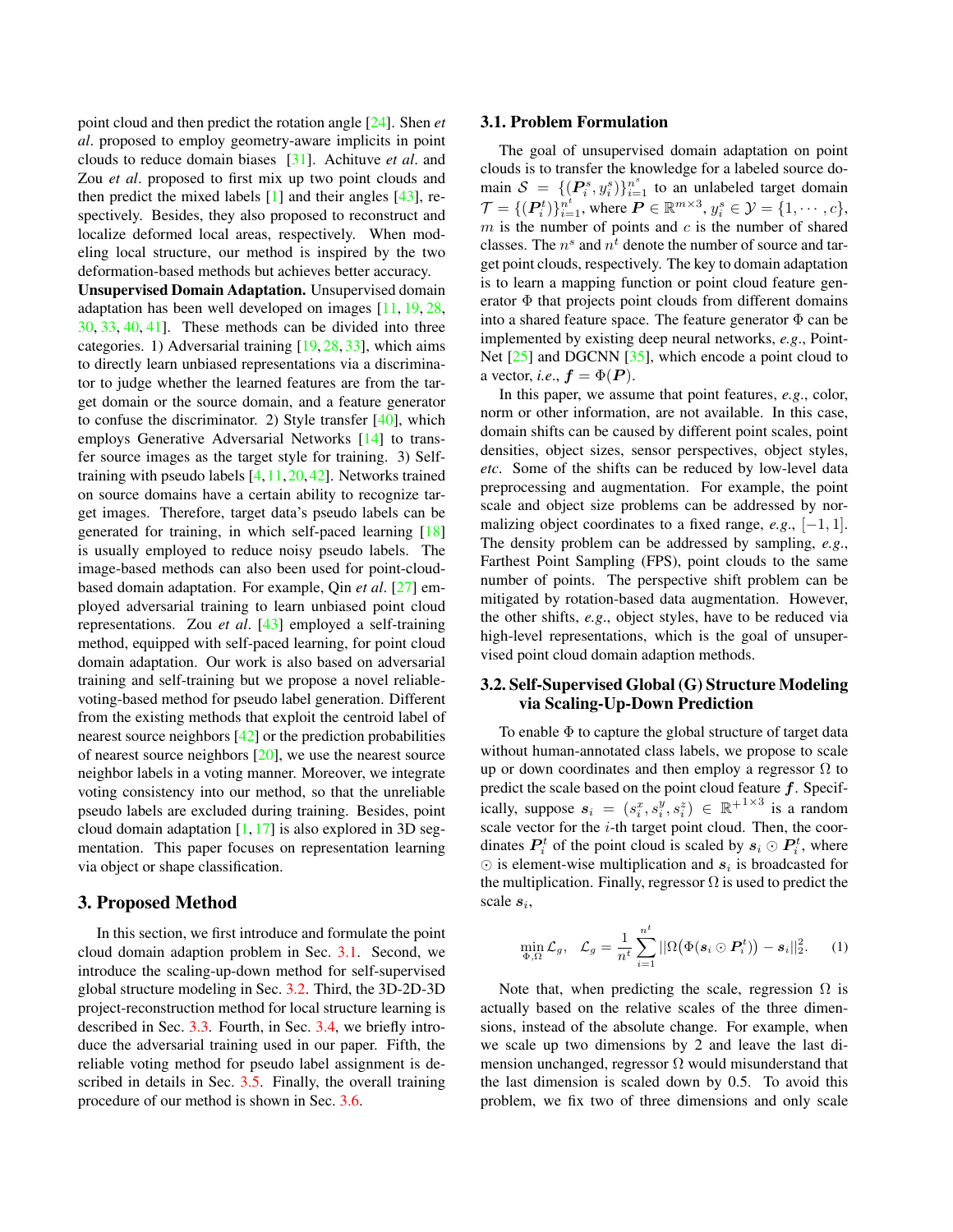

Figure 3. Illustration of the proposed self-supervised Global-Local structure modeling and Reliable Voted pseudo label method (GLRV) for point cloud domain adaption. The framework consists of a feature generator  $\Phi$  to encode point clouds, a regressor  $\Omega$  to predict the scaling change for self-supervised global structure modeling, a reconstructor  $\Delta$  to recover squeezed region for self-supervised local structure modeling and two classifiers  $\Psi_1$  and  $\Psi_2$  for supervised learning and adversarial training. Besides, a reliable voting method is employed to obtain accurate target pseudo labels for enhancing domain adaptation.

up or down one dimension. Therefore,  $s_i$  is limited to  $\{(s,1,1), (1,s,1), (1,1,s)\}\$ , where  $s \in \mathbb{R}^+$ . Moreover, because dramatically scaling up or down point clouds will change their structures, s is sampled from a small range, *e.g*., [0.5, 1.5] in this paper.

# 3.3. Self-Supervised Local (L) Structure Modeling via 3D-2D-3D Projection-Reconstruction

To enable  $\Phi$  to learn the local structure without point-level human annotations, we propose a 3D-2D-3D projection-reconstruction method. Specifically, similar to [1], we first split the normalized 3D space into several regions. In this way, a point cloud is divided into multiple parts. Then, we randomly select a part that contains enough points for projection-reconstruction. Suppose  $v_i \in \{0,1\}^{m \times 1}$  is a mask vector to indicate the selected points for the  $i$ -th target point cloud. Recall that  $m$  is the number of points in the cloud. When  $v_i[j] = 1$ , it indicates the  $j$ -point is selected. In this way, the selected local area can be denoted as  $P_i^t[v_i] \in \mathbb{R}^{||v_i||_1 \times 3}$ . Third, we project the selected 3D area  $P_i^t[v_i]$  onto a 2D panel. To do so, we randomly select a dimension  $r$ . Then, the  $r$ -dimensional coordinates of the selected points are squeezed to their mean. In this way, we obtain the locally projected point cloud  $\hat{P}^t_i$ . Finally, a reconstructor  $\Delta$  is employed to recover the projected area,

$$
\min_{\Phi,\Delta}\mathcal{L}_l, \quad \mathcal{L}_l=\frac{1}{n^t}\sum_{i=1}^{n^t}\boldsymbol{v}_i\odot||\Delta(\Phi(\hat{\boldsymbol{P}_i^t}))-\boldsymbol{P}_i^t||_F^2, \quad (2)
$$



Figure 4. Illustration of the 3D-2D-3D projection-reconstruction process for the *i*-th target point cloud  $P_i^t$ . The points of a selected 3D local area is indicated by a mask vector  $v_i$ . Then, the local area is projected into 2D by squeezing the  $r$ -dimensional coordinates to their mean, resulting in the locally projected point cloud  $\hat{P}_i^t$ . Finally, the feature generator  $\Phi$  and reconstructor  $\Delta$  is asked to reconstruct the squeezed area based on  $\hat{P}^t_i.$ 

where  $v_i$  is broadcasted for the element-wise multiplication. We illustrate the 3D-2D-3D projection-reconstruction process in Fig. 4.

## 3.4. Adversarial Training for Unbiased Representation Learning

Like most domain adaptation works, we also employ adversarial training [14] to reduce domain shifts and learn unbiased representations. In this paper, we employ Maximum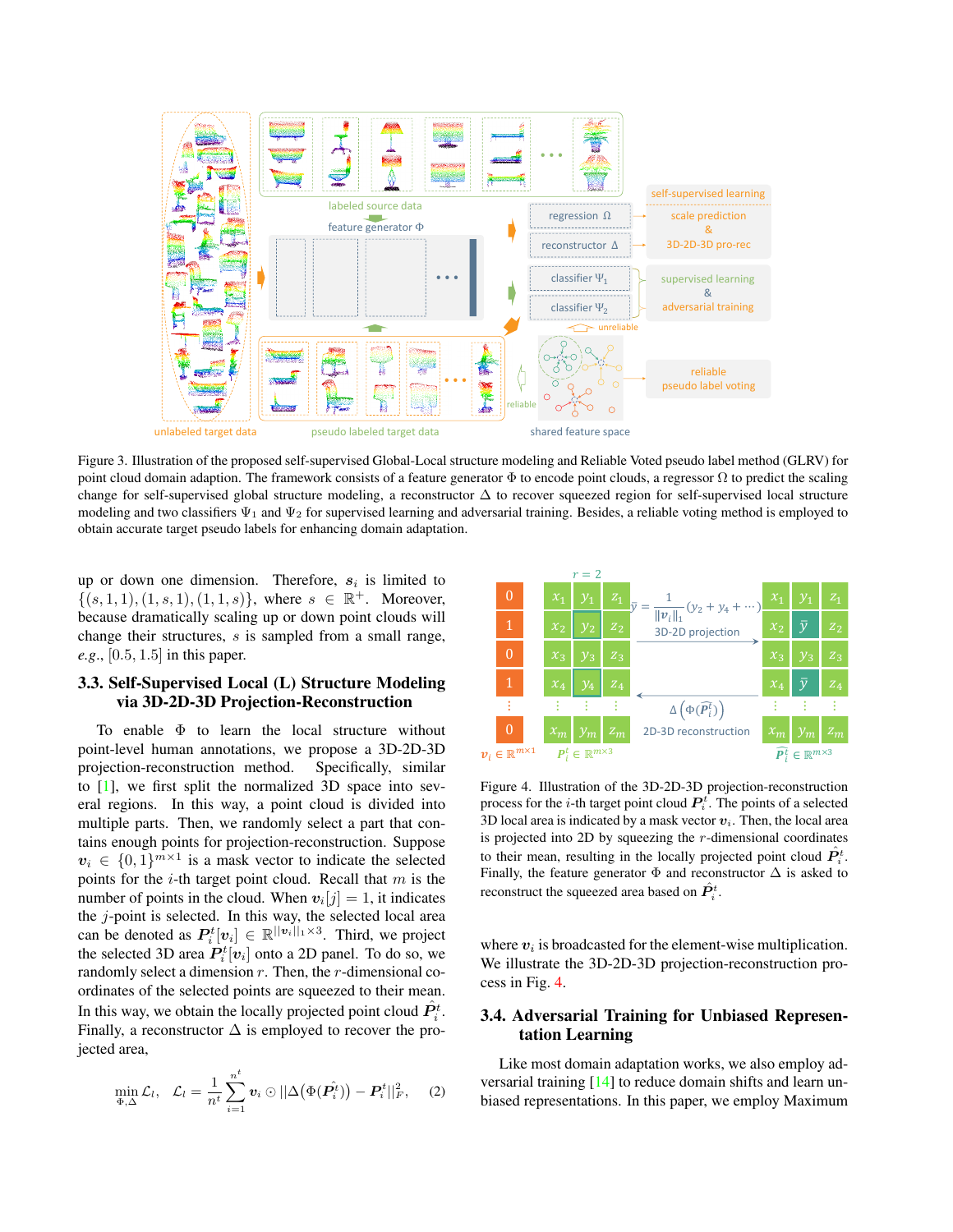Classifier Discrepancy (MCD) [28] for adversarial training. MCD uses two classifiers  $\Psi_1$  and  $\Psi_2$ , which map the feature vector f to two probability vectors of length c, *i.e*.,  $\Psi_1(f) \in \mathbb{R}^c$  and  $\Psi_2(f) \in \mathbb{R}^c$ , respectively. Recall that c is the number of classes. For labeled data, MCD performs supervised-learning-based classification,

$$
\Phi_{\Psi_{1},\Psi_{2}}^{\min} \mathcal{L}_{s},
$$
\n
$$
\mathcal{L}_{s} = -\frac{1}{n^{s}} \sum_{i=1}^{n^{s}} \sum_{j=1}^{c} \mathbb{1}_{[j=y_{i}^{s}]}\cdot \log (\Psi_{1}(\Phi(\mathbf{P}_{i}^{s}))[j]) - \frac{1}{n^{s}} \sum_{i=1}^{n^{s}} \sum_{j=1}^{c} \mathbb{1}_{[j=y_{i}^{s}]}\cdot \log (\Psi_{2}(\Phi(\mathbf{P}_{i}^{s}))[j]).
$$
\n(3)

For unlabeled data, MCD first tries to maximize the prediction discrepancy of the two classifiers with fixed  $\Phi$ ,

$$
\min_{\Psi_1, \Psi_2} \mathcal{L}_s - \mathcal{L}_{adv},
$$
\n
$$
\mathcal{L}_{adv} = \frac{1}{n^t c} \sum_{i=1}^{n^t} ||\Psi_1(\Phi(\mathbf{P}_i^t)) - \Psi_2(\Phi(\mathbf{P}_i^t))||_1.
$$
\n(4)

Then, the generator  $\Phi$  is trained to minimize the discrepancy with fixed classifiers,

$$
\min_{\Phi} \mathcal{L}_{adv}.\tag{5}
$$

In this way,  $\Phi$  is enforced to learn unbiased representations. Note that the adversarial training method is not our contribution.

## 3.5. Reliable Voted (RV) Target Pseudo Label Generation for Enhancing Domain Adaptation

Although adversarial training provides a way to reduce domain shifts, its effectiveness is usually limited. In this paper, we propose a self-training method to directly transfer the knowledge from source to target domain via target pseudo labels. Specifically, our method employs a voting strategy to assign pseudo labels to target samples. The pseudo labels of target point clouds are voted based on the labels of a few of their nearest source neighbors in the shared feature space. Suppose  $f_i^t$  and  $f_j^s$  are the features of the  $i$ -th target and the  $j$ -th source point clouds, respectively. Their similarity is calculated as

$$
e_{ij}^{ts} = \frac{\mathbf{f}_i^t \cdot \mathbf{f}_j^s}{||\mathbf{f}_i^t||_2 \times ||\mathbf{f}_j^s||_2}.
$$
 (6)

Then, the *k*-nearest source neighbors are selected as follows,

$$
\mathcal{N}(\boldsymbol{P}_i^t, k) = \left\{ j \mid e_{ij}^{ts} \in \text{top-}k(\left\{ e_{i1}^{ts}, \cdots, e_{in}^{ts} \right\} ) \right\}. \tag{7}
$$

Third, the pseudo label of the  $i$ -th target point cloud is assigned with a voting mechanism,

$$
\tilde{y}_i^t = \text{vote}\big(\{y_j^s \mid j \in \mathcal{N}(\boldsymbol{P}_i^t, k)\}\big),\tag{8}
$$

where the vote function simply selects the majority as the output.

Although we employ a  $k$ -NN based voting method, the pseudo labels can be still unreliable, which may add noise into training data and lead to accuracy drop. To address this problem, we propose to only exploit reliable target point clouds, of which nearest source neighbor labels are consistent enough, to train the model with their voted pseudo labels,

$$
h_i = \begin{cases} 0, & \frac{\sum_{j \in \mathcal{N}(\mathbf{P}_i^t, k)} \mathbb{1}_{\{y_j^s = \bar{y}_i^t\}}}{}{k} < \lambda, \\ 1, & \frac{\sum_{j \in \mathcal{N}(\mathbf{P}_i^t, k)} \mathbb{1}_{\{y_j^s = \bar{y}_i^t\}}}{}{k} \ge \lambda, \end{cases} \tag{9}
$$

where  $\lambda \in (0,1]$  is the consistency threshold and  $h_i$  indicates where the  $i$ -th target point cloud is selected as a reliable training sample. Finally, the selected reliable target data is used to train the feature generator in a supervised manner,

$$
\lim_{\Phi, \Psi_1, \Psi_2} \mathcal{L}_t,
$$
\n
$$
\mathcal{L}_t = -\frac{1}{||\mathbf{h}||_1} \sum_{i=1}^{n^t} h_i \sum_{j=1}^c \mathbb{1}_{[j=\tilde{y}_i^t]} \cdot \log (\Psi_1(\Phi(\mathbf{P}_i^t))[j])
$$
\n
$$
-\frac{1}{||\mathbf{h}||_1} \sum_{i=1}^{n^t} h_i \sum_{j=1}^c \mathbb{1}_{[j=\tilde{y}_i^t]} \cdot \log (\Psi_2(\Phi(\mathbf{P}_i^t))[j]),
$$
\n(10)

where  $\mathbf{h} = (h_1, \dots, h_{n^t})$  is the selection indicator vector.

Note that, k and  $\lambda$  are the only two hyper-parameters of our reliable voting method. Moreover, as shown in the following experiments, we can further simplify this method by fixing  $\lambda$  to 1.0. In this case, k is the only hyper-parameter of this method and a bigger  $k$  indicates a higher reliability threshold.

Even though with fixed k and  $\lambda$ , our reliable voting method has the ability to automatically and adaptively select an increasing amount of target data during training. At the early stage of training, because the feature generator Φ is weak and the domain shift is large, only a few target point clouds, which are similar to source samples and easy to be recognized, reach the consistency threshold and are selected as reliable training data. When  $\Phi$  becomes stronger and domain shift reduces, target representations become more discriminative and the consistency of nearest source neighbors' labels increases. Consequently, more target point clouds are added into the training set. In return, the increasing of labeled target data facilitates training. In this way, the feature generator  $\Phi$  is improved progressively.

#### 3.6. Overall Training

In summary, our approach includes two self-supervised learning methods, *i.e*., scaling-up-down prediction and 3D-2D-3D projection-reconstruction, and two transfer learning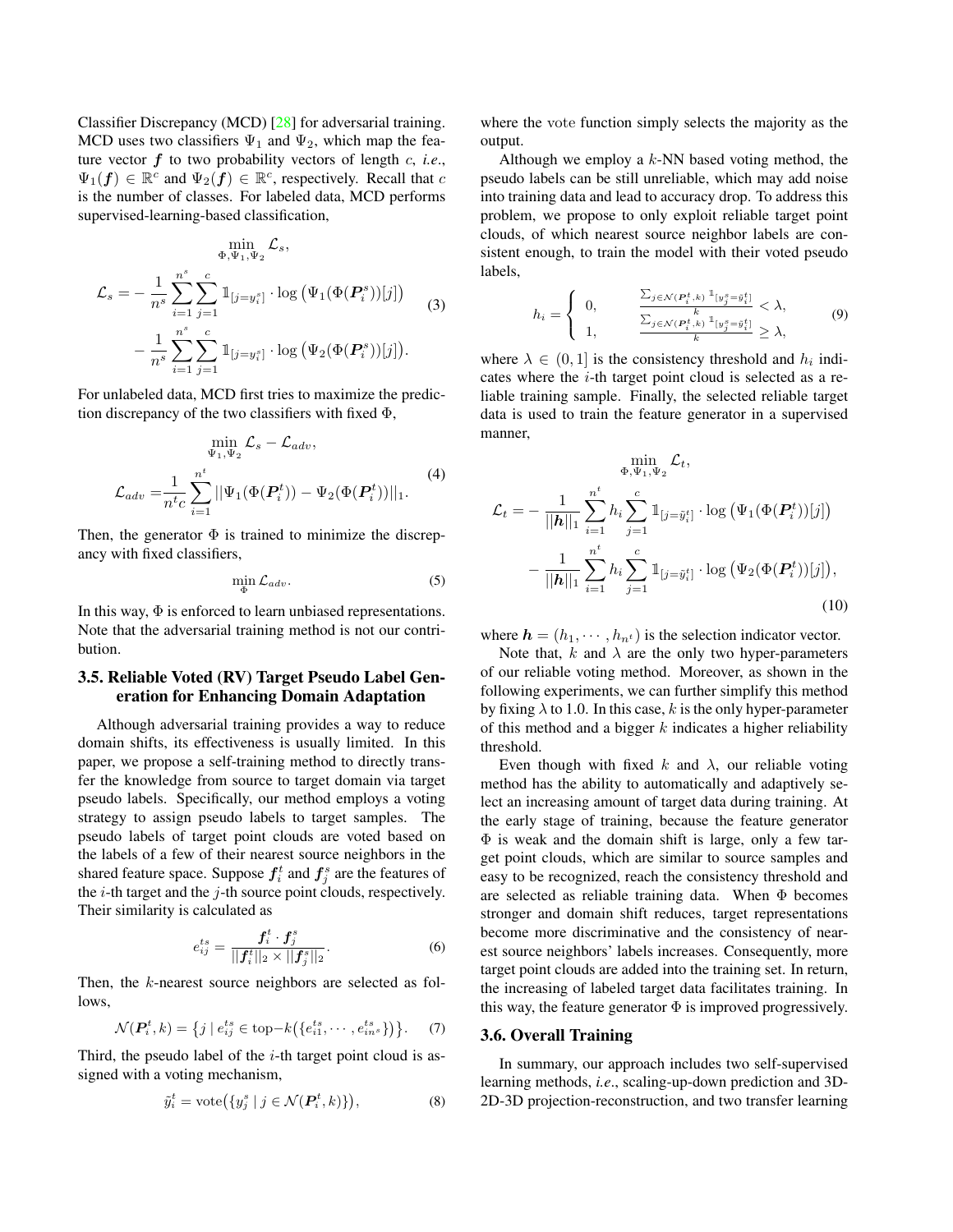#### ALGORITHM 1: GLRV Training Procedure

**Input** : labeled source dataset  $S = \{(\boldsymbol{P}_i^s, y_i^s)\}_{i=1}^{n^s}$ , unlabeled target dataset  $\mathcal{T} = \{(\boldsymbol{P}_i^t)\}_{i=1}^{n^t},$ number of source neighbors for voting  $k$ , reliability or consistency threshold  $\lambda$ , feature generator  $\Phi$ , classifiers  $\Psi_1$  and  $\Psi_2$ , regression  $\Omega$ , reconstructor  $\Delta$ , number of training rounds R, number of epochs E for each round.

**Output:**  $\Phi$ ,  $\Psi_1$ ,  $\Psi_2$ ,  $\Omega$  and  $\Delta$ .

**Initialization:** randomly initialize  $\Phi$ ,  $\Psi_1$ ,  $\Psi_2$ ,  $\Omega$  and  $\Delta$ ; randomly initialize pseudo labels  $\{\tilde{y}_i^t\}_{i=1}^{n^t}$ ; zero-initialize selection indicator  $h = 0$ .

## for  $1$  to  $R$  do

for 1 to E do  
\nfor 
$$
(P_i^s, y_i^s)
$$
,  $(P_i^t, \tilde{y}_i^t)$  in  $(S, \mathcal{T})$  do  
\n
$$
\begin{array}{c}\n\min_{\Phi, \Psi_1, \Psi_2} \mathcal{L}_s \text{ with } (P_i^s, y_i^s); \\
\min_{\Phi, \Omega} \mathcal{L}_g \text{ with } P_i^t; \\
\min_{\Phi, \Delta} \mathcal{L}_l \text{ with } P_i^t; \\
\text{if } h_i = 1 \text{ then} \\
\lim_{\Phi, \Psi_1, \Psi_2} \mathcal{L}_t \text{ with } (P_i^t, \tilde{y}_i^t); \\
\text{else} \\
\lim_{\Psi_1, \Psi_2} \mathcal{L}_s - \mathcal{L}_{adv} \text{ with } (P_i^s, y_i^s) \text{ and } P_i^t; \\
\lim_{\Psi_1, \Psi_2} \mathcal{L}_{adv} \text{ with } P_i^t; \\
\text{end} \\
\text{end} \\
\text{end} \\
\text{and} \\
\text{and} \\
\text{update pseudo labels } \{\tilde{y}_i^t\}_{i=1}^n \text{ and selection indicator} \\
h \text{ based on } \Phi, k \text{ and } \lambda;
$$

methods, *i.e*., adversarial training and our reliable voted self-training method. The framework of our approach is illustrated in Fig. 3. The overall training process is shown in Alg. 1. The training contains multiple rounds. After each round, we perform reliable voted pseudo label generation. Each round contains several epochs. In each epoch, we perform supervised learning, scaling-up-down prediction, 3D-2D-3D projection-reconstruction and adversarial training.

### 4. Experiments

#### 4.1. Datasets

PointDA. The PointDA [27] dataset is a widely-used benchmark for point cloud domain adaptation evaluation, which extracts the samples in 10 shared classes from Model-Net40 [37], ShapeNet [2] and ScanNet [3], respectively. In this way, PointDA consists of three subsets: ModelNet-10  $(M10)$ , ShapeNet-10  $(S10)$  and ScanNet-10  $(S*10)$ . Given the three subsets, we can conduct six types of adaptation scenarios:  $M10 \rightarrow S10$ ,  $M10 \rightarrow S*10$ ,  $S10 \rightarrow M10$ ,  $S10 \rightarrow$ 

| Self-Supervised |            | Transfer    |              |               |          |  |
|-----------------|------------|-------------|--------------|---------------|----------|--|
| Scale           | $3D-2D-3D$ | Adversarial | Pseudo Label |               | Accuracy |  |
|                 |            |             |              | Vote Reliable |          |  |
| Х               | х          | х           | х            | х             | 64.2     |  |
|                 |            |             |              |               | 69.8     |  |
|                 |            |             |              |               | 67.9     |  |
|                 |            |             |              |               | 71.2     |  |
|                 |            |             |              |               | 66.7     |  |
|                 |            |             |              |               | 67.4     |  |
|                 |            |             |              |               | 73.8     |  |
|                 |            |             |              |               | 74.2     |  |
|                 |            |             |              |               | 76.2     |  |

Table 1. Ablation study on each component of our method. Experiments are conducted on PointDA with the  $S*10 \rightarrow S10$  scenario. When none of the components is employed, the model is directly transferred to the target domain without adaptation.

| Method $\parallel M \rightarrow S \sim N^* S \rightarrow M S \rightarrow S^* S^* \rightarrow M S^* \rightarrow S$ |  |  |  |
|-------------------------------------------------------------------------------------------------------------------|--|--|--|
| Rotation [24] 82.8 41.7 74.0 <b>49.0</b> 64.7 68.7<br>Scale (ours) <b>84.0 46.0 76.4</b> 48.3 <b>66.2 69.8</b>    |  |  |  |

Table 2. Comparison of vertical rotation and our scaling-up-down method for self-supervised global structure modeling on PointDA.

| Adaptation             |      |      | $\parallel$ Def-Rec [1] Def-Loc [43]   3D-2D-3D (ours) |
|------------------------|------|------|--------------------------------------------------------|
| $M10 \rightarrow S10$  | 83.3 | 78.6 | 83.5                                                   |
| $M10 \rightarrow S*10$ | 46.6 | 52.3 | 53.4                                                   |
| $S10 \rightarrow M10$  | 79.8 | 75.0 | 75.7                                                   |
| $S10 \rightarrow S*10$ | 49.9 | 51.4 | 48.7                                                   |
| $S*10 \rightarrow M10$ | 70.7 | 69.3 | 68.2                                                   |
| $S*10 \rightarrow S10$ | 64.4 | 63.6 | 67.9                                                   |

Table 3. Comparison of deformation-reconstruction (Def-Rec), deformation-localization (Def-Loc) and our 3D-2D-3D method for self-supervised local structure modeling on PointDA.

#### $S*10, S*10 \rightarrow M10$  and  $S*10 \rightarrow S10$ .

**Sim-to-Real.** The Sim-to-Real [16] dataset is a fairly new benchmark, which consists of 11 shared classes from ModelNet40 and ScanObjectNN [34], and 9 shared classes from ShapeNet and ScanObjectNN, respectively. The dataset is built to evaluate meta-learning on point clouds. In this paper, we also employ the dataset for evaluating point cloud domain adaptation. The dataset consists of four subsets: ModelNet-11 (M11), ScanObjectNN-11 (S\*O11), ShapeNet-9 (S9) and ScanObjectNN-9 (S\*O9). Different from PointDA, Sim-to-Real asks models to transfer knowledge from simulated ModelNet or ShapeNet to real-world ScanObjectNN. Therefore, there are two types of adaptation scenarios Sim-to-Real: M11  $\rightarrow$  S\*O11 and S9  $\rightarrow$  S\*O9.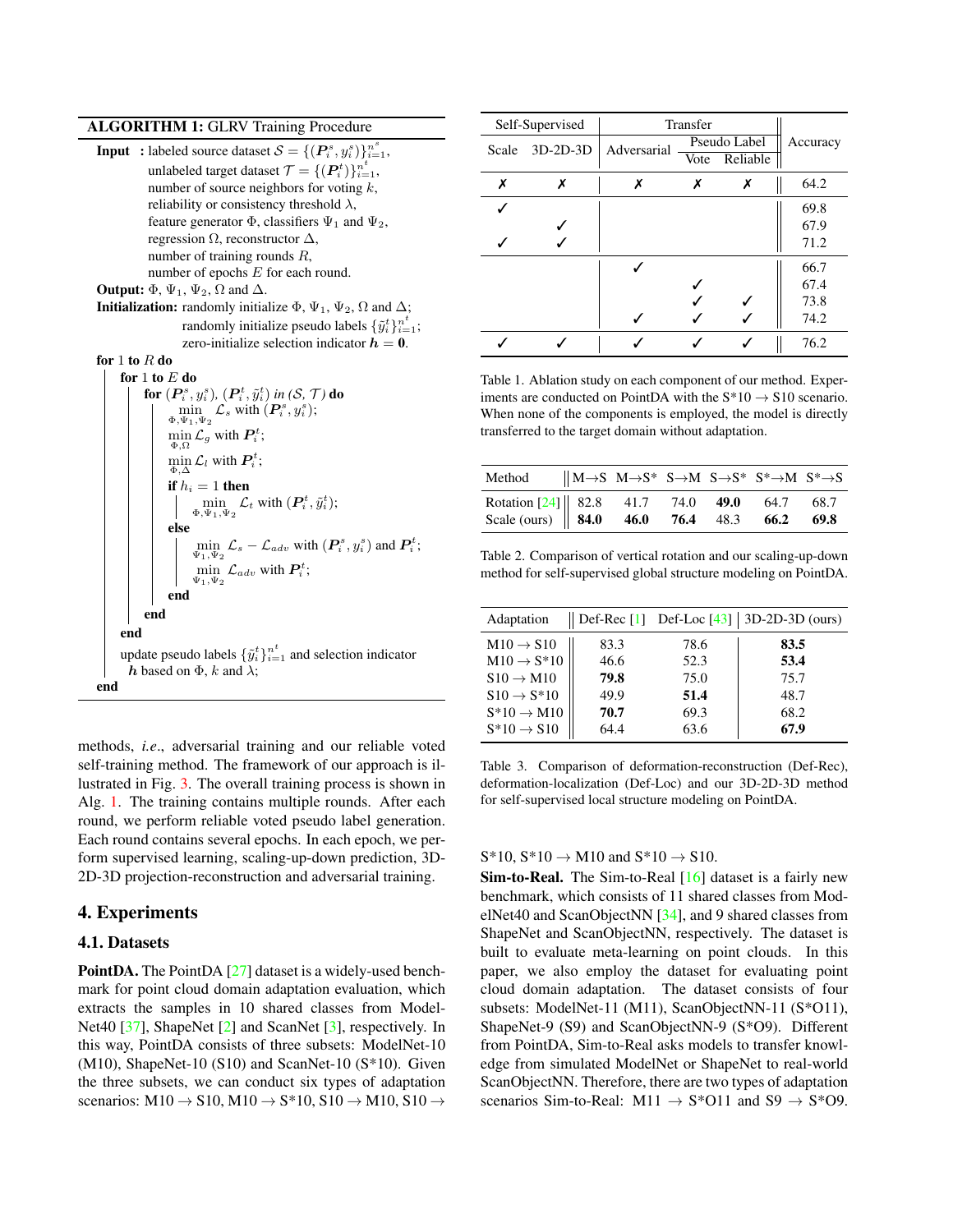| Method             | $M10 \rightarrow S10$ | $M10 \rightarrow S*10$ | $S10 \rightarrow M10$ | $S10 \rightarrow S*10$ | $S*10 \rightarrow M10$ | $S*10 \rightarrow S10$ |
|--------------------|-----------------------|------------------------|-----------------------|------------------------|------------------------|------------------------|
| w/o Adaptation     | $83.3 \pm 0.7$        | $43.8 + 2.3$           | $75.5 + 1.8$          | $42.5 + 1.4$           | $63.8 + 3.9$           | $64.2 + 0.8$           |
| <b>DANN</b> [12]   | $74.8 + 2.8$          | $42.1 + 0.6$           | $57.5 + 0.4$          | $50.9 + 1.0$           | $43.7 + 2.9$           | $71.6 + 1.0$           |
| PointDAN [27]      | $83.9 + 0.3$          | $44.8 + 1.4$           | $63.3 + 1.1$          | $45.7 + 0.7$           | $43.6 + 2.0$           | $56.4 + 1.5$           |
| <b>RS</b> [29]     | $79.9 + 0.8$          | $46.7 + 4.8$           | $75.2 + 2.0$          | $51.4 + 3.9$           | $71.8 + 2.3$           | $71.2 + 2.8$           |
| DefRec + PCM $[1]$ | $81.7 + 0.6$          | $51.8 + 0.3$           | $78.6 + 0.7$          | $54.5 + 0.3$           | $73.7 + 1.6$           | $71.1 + 1.4$           |
| <b>GAST</b> [43]   | $84.8 \pm 0.1$        | $59.8 \pm 0.2$         | $80.8 \pm 0.6$        | $56.7 \pm 0.2$         | $81.1 \pm 0.8$         | $74.9 + 0.5$           |
| GLRV (ours)        | $85.4 \pm 0.4$        | $60.4 + 0.4$           | $78.8 \pm 0.6$        | $57.7 + 0.4$           | $77.8 + 1.1$           | $76.2 + 0.6$           |

Table 4. Accuracy on the PointDA dataset. Our GLRV method achieves four best accuracies among the six adaptation scenarios.

| Method                           | $M11 \rightarrow S^*O11$         | $S9 \rightarrow S*O9$            |
|----------------------------------|----------------------------------|----------------------------------|
| w/o Adaptation                   | $61.68 + 1.26$                   | $57.42 + 1.01$                   |
| PointDAN [27]<br>MetaSets $[16]$ | $63.32 + 0.85$<br>$72.42 + 0.21$ | $54.95 + 0.87$<br>$60.92 + 0.76$ |
| GLRV (ours)                      | $75.16 + 0.34$                   | $62.46 + 0.55$                   |

Table 5. Accuracy on the Sim-to-Real dataset. Our GLRV method achieves the best accuracies on the four adaptation scenarios.

The background of ScanObjectNN objects is not used.

### 4.2. Implementation

Following existing works [1, 16, 43], we employ DGCNN [35] as feature generator. For PointDA, we use the setting of  $[1,43]$ . For Sim-to-Real, we follow the setting of [16]. The training contains 20 rounds, with 50 epochs in each round. Batch size is set to 32 and learning rate is set to 0.001. By default, the k and  $\lambda$  of reliable voting is set to 10 and 1.0, respectively.

### 4.3. Comparison to the State-of-the-art

For PointDA, we compare our method with the stateof-the-art point-based domain adaptation methods, including Domain Adversarial Neural Network (DANN) [12], Point Domain Adaptation Network (PointDAN) [27], Reconstruction Space Network (RS) [29], Deformation Reconstruction Network with Point Cloud Mixup (DefRec + PCM) [1] and Geometry-Aware Self-Training (GAST) [43]. We report the mean accuracy and standard error with three seeds in Table 4. Our GLRV method achieves four best accuracies on the six adaptation scenarios.

We also compare our scaling-up-down and 3D-2D-3D approaches with existing global (vertical rotation classification [24]) and local (deformation-reconstruction [1] and deformation-localization [43]) modeling methods, respectively. Results in Table 2 and Table 3 show the effectiveness of our method.

For Sim-to-Real, we compared our method with a point cloud domain adaptation method, *i.e*., PointDAN [27], and

a meta-learning method, *i.e*., MetaSets [16]. We perform each adaptation scenarios three times and report the average and the standard deviation of the results in Table 5. Our method outperforms both the domain adaptation and metalearning methods.

### 4.4. Ablation Study

## A) Influence of scaling-up-down prediction, 3D-2D-3D projection-reconstruction, adversarial training and reliable voted pseudo label.

To investigate the influence of each component in our method, we conduct an ablation study on PointDA with the  $S*10 \rightarrow S10$  scenario. The results are show in Table 1. All the four components effectively improve domain adaption. Among them, the reliable voted pseudo label method (Vote + Reliable) is the most effective, which increases the baseline (64.2%) by 9.6%. Note that, without the consistencybased reliable target sample section, the improvement drops significantly. This is because the single voting method fails to obtain accurate pseudo labels and inevitably adds noise into training data.

## B) Progressively selecting more and more target data and gradually improving accuracy.

To verify the ability of the reliable voting method to iteratively and adaptively select more and more target data during training, we show the number of selected reliable target samples, the accuracy of their pseudo labels and the accuracy on the test dataset in Fig.  $5a \sim Fig. 5f$ . Under the premise of fixed or slightly varying accuracy of pseudo labels, more and more target training data is selected, which means that the number of correctly labeled target point clouds increases. With the correct labeled target data increasing, the feature generator is gradually improved on the target domain.

## C) Impact of k and  $\lambda$  on voted pseudo label generation and adaptation performance.

Our reliable voting method contains two hyperparameters, *i.e.*,  $k$  and  $\lambda$ . To investigate the impact of the two hyper-parameters, we conduct the  $S*10 \rightarrow S10$  adaption with different k and  $\lambda$ . The results are shown in Fig. 5j  $\sim$  Fig. 5l. To investigate k, we fix  $\lambda$  to 1.0. When  $k = 5$ , a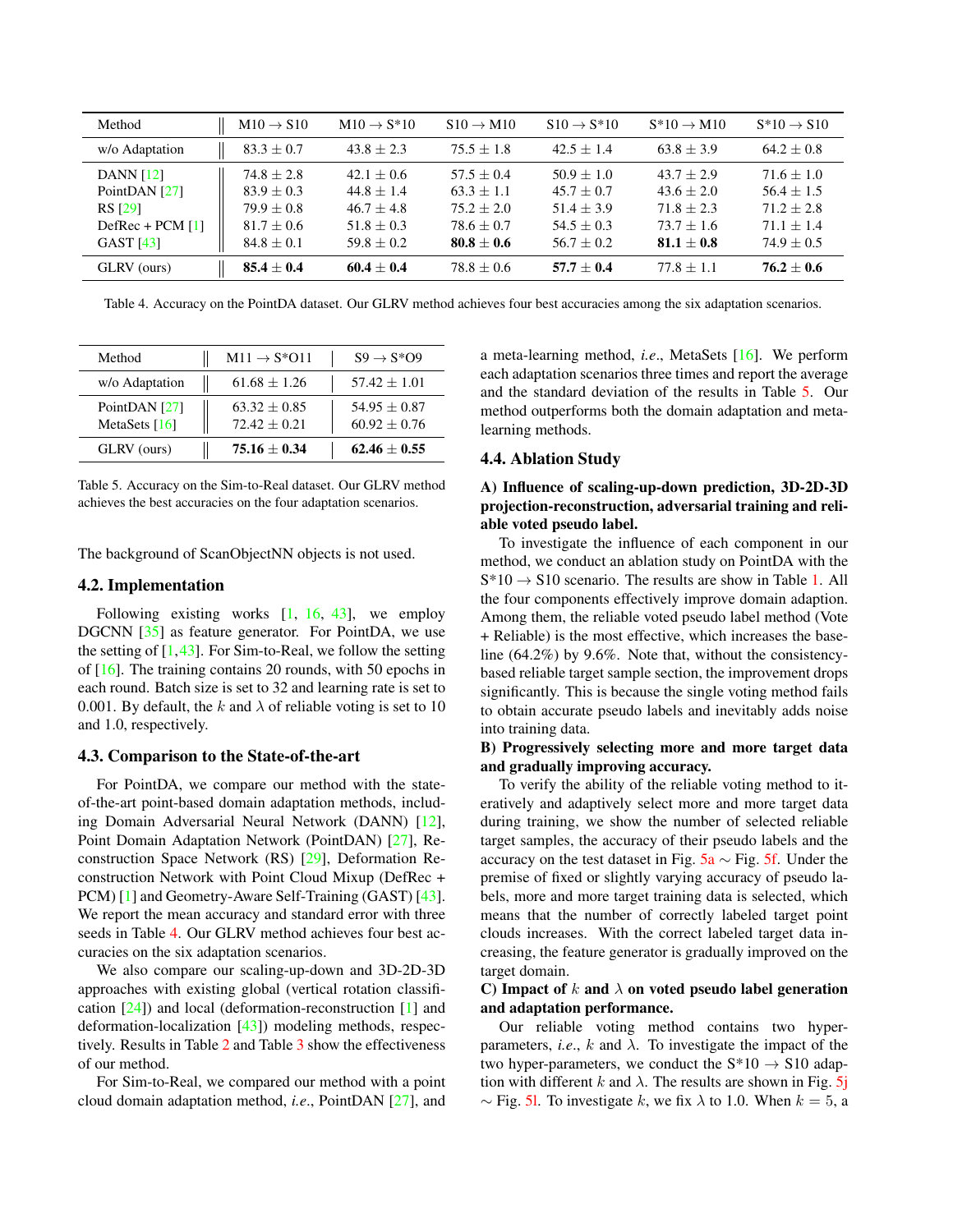

Figure 5. Influence of reliable voted pseudo labels. Experiments are conducted on PointDA. (a)∼(f): With training, the proposed method adaptively selects more and more target data and test accuracies increase gradually. (g)∼(l): Impact of k and  $\lambda$  on voted pseudo label generation and adaptation performance ( $S*10 \rightarrow S10$ ). To show the real trend, test accuracies are evaluated without source validation.

large number of target samples with noisy pseudo labels are selected. In this case, the method plays a negative role to adapting. When  $k$  increases, the reliability increases, leading to the accuracy improvement. When  $k$  is too large, although the pseudo label accuracy increases, too few target data is selected. Consequently, the advantage of pseudo labels diminishes and the corresponding improvement weakens. To investigate  $\lambda$ , k is fixed to 10. When  $\lambda$  decreases from 1.0 to 0.6, the selected target data becomes less reliable. Because noise is added, the accuracy decreases.

## 5. Conclusion

In this paper, we propose two self-supervised learning methods, *i.e*., scaling-up-down prediction and 3D-2D-3D projection-reconstruction, and one reliable voted pseudo label method for point cloud domain adaptation. Experiments on two datasets demonstrate the effectiveness of our approach. However, when selecting target data, our reliable voting method does not take the class balance problem into consideration. A promising improvement is to integrate class diversity into selection, instead of only reliability.

### Acknowledgments

This research is supported by the Agency for Science, Technology and Research (A\*STAR) under its AME Programmatic Funding Scheme (#A18A2b0046).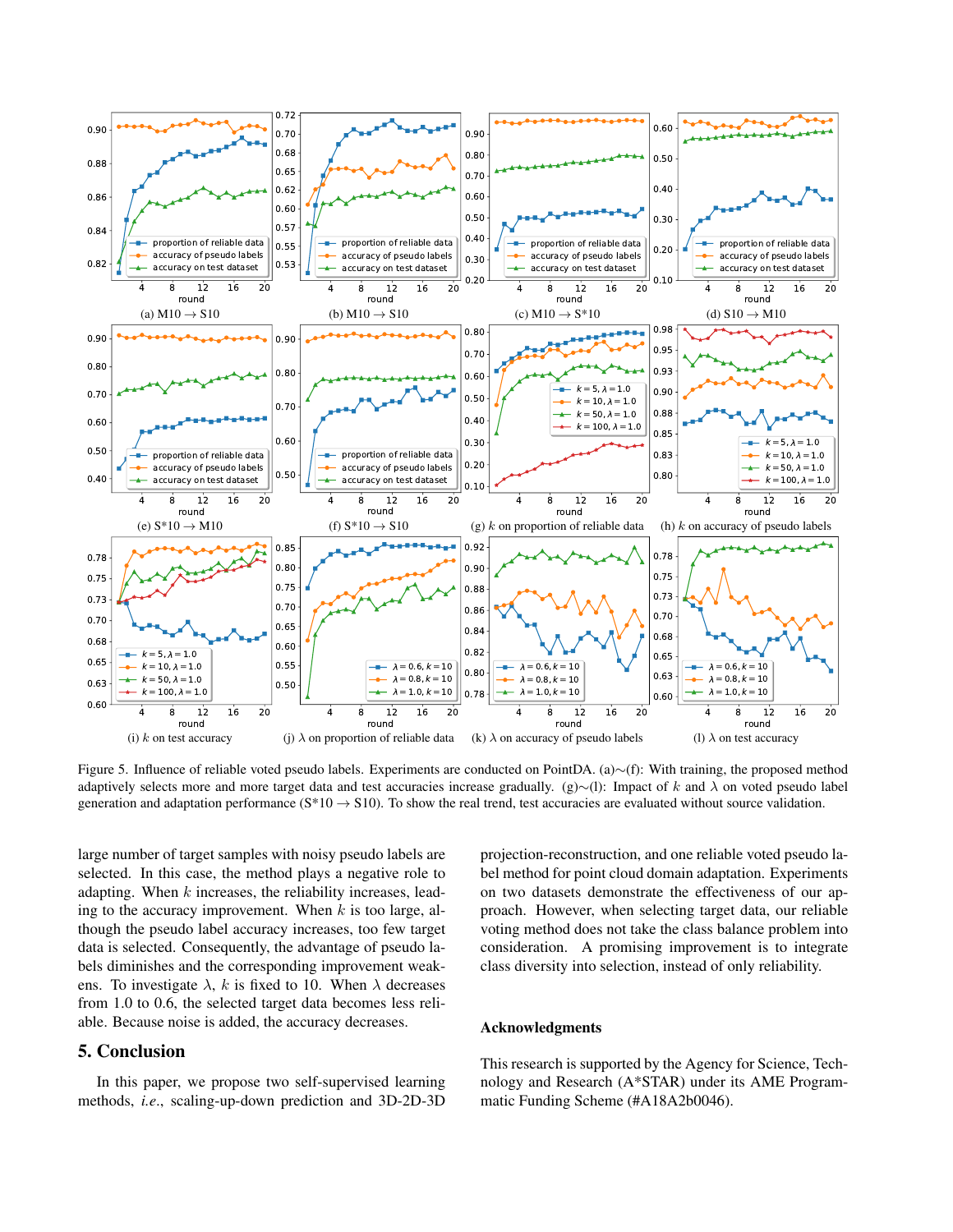## References

- [1] Idan Achituve, Haggai Maron, and Gal Chechik. Selfsupervised learning for domain adaptation on point clouds. In *WACV*, pages 123–133, 2021. 1, 2, 3, 4, 6, 7
- [2] Angel X. Chang, Thomas A. Funkhouser, Leonidas J. Guibas, Pat Hanrahan, Qi-Xing Huang, Zimo Li, Silvio Savarese, Manolis Savva, Shuran Song, Hao Su, Jianxiong Xiao, Li Yi, and Fisher Yu. Shapenet: An information-rich 3d model repository. *arXiv*, 1512.03012, 2015. 2, 6, 11
- [3] Angela Dai, Angel X. Chang, Manolis Savva, Maciej Halber, Thomas A. Funkhouser, and Matthias Nießner. Scannet: Richly-annotated 3d reconstructions of indoor scenes. In *CVPR*, pages 2432–2443, 2017. 2, 6, 11
- [4] Yuhang Ding, Hehe Fan, Mingliang Xu, and Yi Yang. Adaptive exploration for unsupervised person re-identification. *ACM Trans. Multim. Comput. Commun. Appl.*, 16(1):3:1– 3:19, 2020. 3
- [5] Carl Doersch, Abhinav Gupta, and Alexei A. Efros. Unsupervised visual representation learning by context prediction. In *ICCV*, pages 1422–1430, 2015. 2
- [6] Alexey Dosovitskiy, Philipp Fischer, Jost Tobias Springenberg, Martin A. Riedmiller, and Thomas Brox. Discriminative unsupervised feature learning with exemplar convolutional neural networks. *IEEE Trans. Pattern Anal. Mach. Intell.*, 38(9):1734–1747, 2016. 2
- [7] Hehe Fan, Yi Yang, and Mohan Kankanhalli. Point spatiotemporal transformer networks for point cloud video modeling. *IEEE Trans. Pattern Anal. Mach. Intell.*, 2022. 1
- [8] Hehe Fan, Yi Yang, and Mohan S. Kankanhalli. Point 4d transformer networks for spatio-temporal modeling in point cloud videos. In *CVPR*, pages 14204–14213, 2021. 1
- [9] Hehe Fan, Xin Yu, Yuhang Ding, Yi Yang, and Mohan S. Kankanhalli. Pstnet: Point spatio-temporal convolution on point cloud sequences. In *ICLR*, 2021. 1
- [10] Hehe Fan, Xin Yu, Yi Yang, and Mohan Kankanhalli. Deep hierarchical representation of point cloud videos via spatiotemporal decomposition. *IEEE Trans. Pattern Anal. Mach. Intell.*, pages 1–1, 2021. 1
- [11] Hehe Fan, Liang Zheng, Chenggang Yan, and Yi Yang. Unsupervised person re-identification: Clustering and finetuning. *ACM Trans. Multim. Comput. Commun. Appl.*, 14(4):83:1–83:18, 2018. 3
- [12] Yaroslav Ganin, Evgeniya Ustinova, Hana Ajakan, Pascal Germain, Hugo Larochelle, François Laviolette, Mario Marchand, and Victor S. Lempitsky. Domain-adversarial training of neural networks. *J. Mach. Learn. Res.*, 17:59:1– 59:35, 2016. 7
- [13] Spyros Gidaris, Praveer Singh, and Nikos Komodakis. Unsupervised representation learning by predicting image rotations. In *ICLR*, 2018. 2
- [14] Ian J. Goodfellow, Jean Pouget-Abadie, Mehdi Mirza, Bing Xu, David Warde-Farley, Sherjil Ozair, Aaron C. Courville, and Yoshua Bengio. Generative adversarial nets. In *NeurIPS*, pages 2672–2680, 2014. 3, 4
- [15] Meng-Hao Guo, Junxiong Cai, Zheng-Ning Liu, Tai-Jiang Mu, Ralph R. Martin, and Shi-Min Hu. PCT: point cloud transformer. *Comput. Vis. Media*, 7(2):187–199, 2021. 1
- [16] Chao Huang, Zhangjie Cao, Yunbo Wang, Jianmin Wang, and Mingsheng Long. Metasets: Meta-learning on point sets for generalizable representations. In *CVPR*, pages 8863– 8872, 2021. 2, 6, 7, 11
- [17] Maximilian Jaritz, Tuan-Hung Vu, Raoul de Charette, Émilie Wirbel, and Patrick Pérez. xmuda: Cross-modal unsupervised domain adaptation for 3d semantic segmentation. In *CVPR*, pages 12602–12611, 2020. 3
- [18] M. Pawan Kumar, Benjamin Packer, and Daphne Koller. Self-paced learning for latent variable models. In *NeurIPS*, pages 1189–1197, 2010. 3
- [19] Jingjing Li, Erpeng Chen, Zhengming Ding, Lei Zhu, Ke Lu, and Heng Tao Shen. Maximum density divergence for domain adaptation. *IEEE Trans. Pattern Anal. Mach. Intell.*, 43(11):3918–3930, 2021. 3
- [20] Jian Liang, Dapeng Hu, and Jiashi Feng. Domain adaptation with auxiliary target domain-oriented classifier. In *CVPR*, pages 16632–16642, 2021. 3
- [21] Mehdi Noroozi and Paolo Favaro. Unsupervised learning of visual representations by solving jigsaw puzzles. In *ECCV*, pages 69–84, 2016. 2
- [22] Mehdi Noroozi, Hamed Pirsiavash, and Paolo Favaro. Representation learning by learning to count. In *ICCV*, pages 5899–5907, 2017. 2
- [23] Deepak Pathak, Philipp Krähenbühl, Jeff Donahue, Trevor Darrell, and Alexei A. Efros. Context encoders: Feature learning by inpainting. In *CVPR*, pages 2536–2544, 2016. 2
- [24] Omid Poursaeed, Tianxing Jiang, Han Qiao, Nayun Xu, and Vladimir G. Kim. Self-supervised learning of point clouds via orientation estimation. In *3DV*, pages 1018–1028, 2020. 2, 3, 6, 7
- [25] Charles Ruizhongtai Qi, Hao Su, Kaichun Mo, and Leonidas J. Guibas. Pointnet: Deep learning on point sets for 3d classification and segmentation. In *CVPR*, pages 77– 85, 2017. 1, 2, 3
- [26] Charles Ruizhongtai Qi, Li Yi, Hao Su, and Leonidas J. Guibas. Pointnet++: Deep hierarchical feature learning on point sets in a metric space. In *NeurIPS*, pages 5099–5108, 2017. 1, 2
- [27] Can Qin, Haoxuan You, Lichen Wang, C.-C. Jay Kuo, and Yun Fu. Pointdan: A multi-scale 3d domain adaption network for point cloud representation. In *NeurIPS*, pages 7190–7201, 2019. 1, 2, 3, 6, 7, 11
- [28] Kuniaki Saito, Kohei Watanabe, Yoshitaka Ushiku, and Tatsuya Harada. Maximum classifier discrepancy for unsupervised domain adaptation. In *CVPR*, pages 3723–3732, 2018. 3, 5
- [29] Jonathan Sauder and Bjarne Sievers. Self-supervised deep learning on point clouds by reconstructing space. In *NeurIPS*, pages 12942–12952, 2019. 2, 7
- [30] Ozan Sener, Hyun Oh Song, Ashutosh Saxena, and Silvio Savarese. Learning transferrable representations for unsupervised domain adaptation. In *NeurIPS*, pages 2110–2118, 2016. 3
- [31] Yuefan Shen, Yanchao Yang, Mi Yan, He Wang, Youyi Zheng, and Leonidas Guibas. Domain adaptation on point clouds via geometry-aware implicits. In *CVPR*, 2022. 1, 3